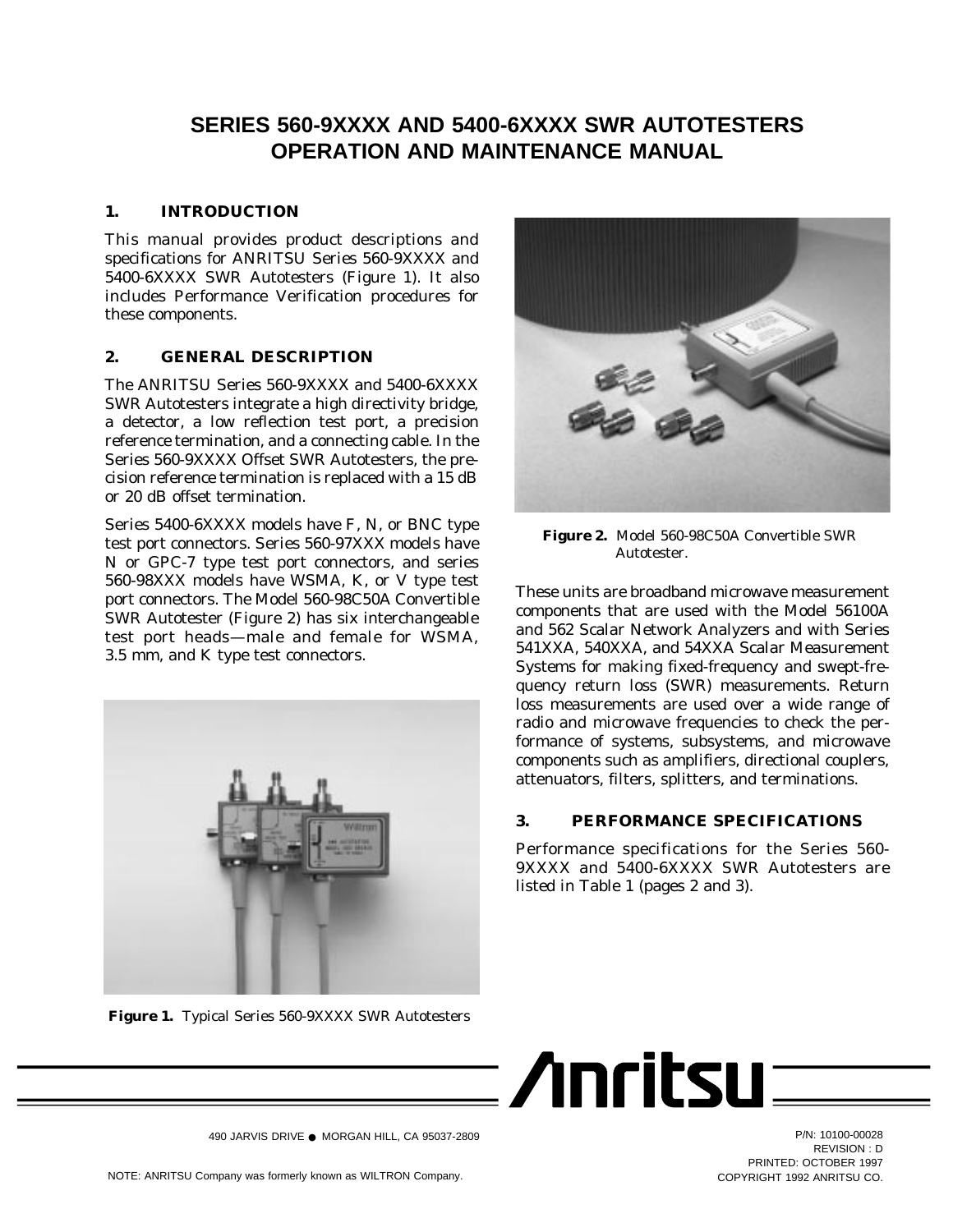| <b>Models</b>                                                                                                                                                                                                                                                                                  | Direc-<br>tivity<br>(dB) | Accuracy <sup>1 2</sup> |                         |                                                                                 | Freq<br>Sensi-<br>tivity<br>(dB) | <b>Test Port</b><br>Conn. | <b>Physical</b>                                                                  |                                                                                                                                        |  |
|------------------------------------------------------------------------------------------------------------------------------------------------------------------------------------------------------------------------------------------------------------------------------------------------|--------------------------|-------------------------|-------------------------|---------------------------------------------------------------------------------|----------------------------------|---------------------------|----------------------------------------------------------------------------------|----------------------------------------------------------------------------------------------------------------------------------------|--|
|                                                                                                                                                                                                                                                                                                |                          |                         |                         |                                                                                 |                                  |                           |                                                                                  |                                                                                                                                        |  |
| 560-97XXXX Series SWR Autotesters, 10 MHz to 18 GHz $^{\circledR}$<br>0.01-8 GHz<br>560-<br>8-18 GHz                                                                                                                                                                                           |                          |                         |                         |                                                                                 |                                  |                           |                                                                                  |                                                                                                                                        |  |
| -97A50                                                                                                                                                                                                                                                                                         | 36                       | $0.016 \pm 0.06p^2$     | $0.016 \pm 0.10p^2$     |                                                                                 |                                  | ±1.2                      | GPC-7                                                                            |                                                                                                                                        |  |
|                                                                                                                                                                                                                                                                                                |                          |                         |                         |                                                                                 |                                  |                           |                                                                                  | Dimensions <sup>6</sup> :<br>7.6 x 5.1 x 2.8 cm                                                                                        |  |
| -97A50-1                                                                                                                                                                                                                                                                                       | 40                       | $0.010 \pm 0.06p^2$     | $0.010 \pm 0.10 \rho^2$ |                                                                                 |                                  | ±1.2                      | GPC-7                                                                            | $(3 \times 2 \times 1 \frac{1}{8} \text{ in.})$                                                                                        |  |
| -97N50<br>-97NF50                                                                                                                                                                                                                                                                              | 35                       | $0.018 \pm 0.08p^2$     | $0.018 \pm 0.12p^2$     |                                                                                 |                                  | ±1.5                      | Type N (m)<br>Type N (f)                                                         | Weight:                                                                                                                                |  |
| -97N50-1<br>-97NF50-1                                                                                                                                                                                                                                                                          | 38                       | $0.013 \pm 0.08 \rho^2$ | $0.013 \pm 0.12p^2$     |                                                                                 |                                  | $\pm 1.5$                 | Type N (m)<br>Type N (f)                                                         | 340 g (12 oz)                                                                                                                          |  |
|                                                                                                                                                                                                                                                                                                |                          |                         |                         | 560-98XXXX Series SWR Autotesters, 10 MHz to 40 GHz $^{\textcircled{\tiny{4}}}$ |                                  |                           |                                                                                  |                                                                                                                                        |  |
| 560-                                                                                                                                                                                                                                                                                           |                          | 0.01-8 GHz              | 8-18 GHz                | 18-26.5 GHz                                                                     | 26.5-40 GHz                      |                           |                                                                                  |                                                                                                                                        |  |
| -98S50<br>-98SF50                                                                                                                                                                                                                                                                              | 37<br>36                 | $0.014 \pm 0.07 \rho^2$ | $0.014 \pm 0.10p^2$     | $0.016 \pm 0.13p^2$                                                             |                                  | ±2.0                      | WSMA (m)<br>WSMA (f)                                                             | Dimensions <sup>6</sup> :                                                                                                              |  |
| $-98S50-1$<br>-98SF50-1                                                                                                                                                                                                                                                                        | 40<br>38                 | $0.010 \pm 0.07 \rho^2$ | $0.010 \pm 0.10p^2$     | $0.013 \pm 0.13p^2$                                                             |                                  | ±2.0                      | WSMA (m)<br>WSMA (f)                                                             | $1.9 \times 3.8 \times 2.9$ cm<br>$\left(\frac{3}{4} \times 1 \cdot \frac{1}{2} \times 1 \cdot \frac{1}{8} \text{ in.}\right)$         |  |
| -98K50<br>-98KF50                                                                                                                                                                                                                                                                              | 35<br>32<br>30           | $0.018 \pm 0.07 \rho^2$ | $0.018 \pm 0.07 \rho^2$ | $0.026 \pm 0.15p^2$                                                             | $0.032 \pm 0.18p^2$              | ±3.0                      | Type K (m)<br>Type K (f)                                                         | Weight:<br>198 g (7 oz)                                                                                                                |  |
|                                                                                                                                                                                                                                                                                                |                          |                         |                         | 560-98C50A Convertible SWR Autotester, 10 MHz to 40 GHz $^{\circledR}$          |                                  |                           |                                                                                  |                                                                                                                                        |  |
| 560-                                                                                                                                                                                                                                                                                           |                          | 0.01-20 GHz             | 20-26.5 GHz             | 26.5-40 GHz                                                                     |                                  |                           |                                                                                  |                                                                                                                                        |  |
| -98C50A                                                                                                                                                                                                                                                                                        | 34<br>32<br>29           | $0.020 \pm 0.09p^2$     | $0.025 \pm 0.13p^2$     | $0.036 \pm 0.13p^2$                                                             |                                  | ±3.0                      | WSMA (m)<br>WSMA (f)<br>$3.5$ mm (m)<br>$3.5$ mm (f)<br>Type K (m)<br>Type K (f) | Dimensions <sup>6</sup> :<br>2.2 x 6.6 x 5.3 cm<br>$\frac{7}{8}$ x 2- $\frac{5}{8}$ x 2- $\frac{1}{8}$ in.)<br>Weight:<br>198 g (7 oz) |  |
|                                                                                                                                                                                                                                                                                                |                          |                         |                         | 560-98XXXX Series SWR Autotesters, 10 MHz to 50 GHz $^\circledS$                |                                  |                           |                                                                                  |                                                                                                                                        |  |
| 560-                                                                                                                                                                                                                                                                                           |                          | 0.01-50 GHz             |                         |                                                                                 |                                  |                           |                                                                                  |                                                                                                                                        |  |
| -98VA50<br>-98VFA50                                                                                                                                                                                                                                                                            | 30                       | $0.032 \pm 0.11 \rho^2$ |                         |                                                                                 |                                  | ±4.0                      | Type V (m)<br>Type $V(f)$                                                        | Dimensions <sup>6</sup> :<br>2.2 x 6.6 x 5.3 cm<br>$\frac{7}{8}$ x 2- $\frac{5}{8}$ x 2- $\frac{1}{8}$ in.)<br>Weight:<br>198 g (7 oz) |  |
| All Models:<br>Input Port Impedance: $50\Omega$<br>Output Time Constant: 2 µs<br>Insertion Loss (from input to test port): 6.5 dB nominal<br>Maximum Power Input: 0.5 watts<br>Detector Output Polarity: Negative<br>$(+27$ dBm)<br>+<br>Cable Length: 122 cm (4 ft.)<br>(560-98C50A: +24 dBm) |                          |                         |                         |                                                                                 |                                  |                           |                                                                                  |                                                                                                                                        |  |

**Table 1.** 560-9XXX and 5400-6XXXX SWR Autotester Performance Specifications (Page 1 of 2)

 $^{\circ}$  Where ρ is the reflection coefficient being measured. Accuracy includes the effects of test port reflections and directivity.

 $\circ$  See paragraph 4 for an explanation of accuracy and other terms.

<sup>➃</sup> Input Connector: Ruggedized Type K Female

<sup>➄</sup> Input Connector: Ruggedized Type V Female

<sup>➅</sup> Plus connectors and cable

<sup>➂</sup> Input Connector: Type N Female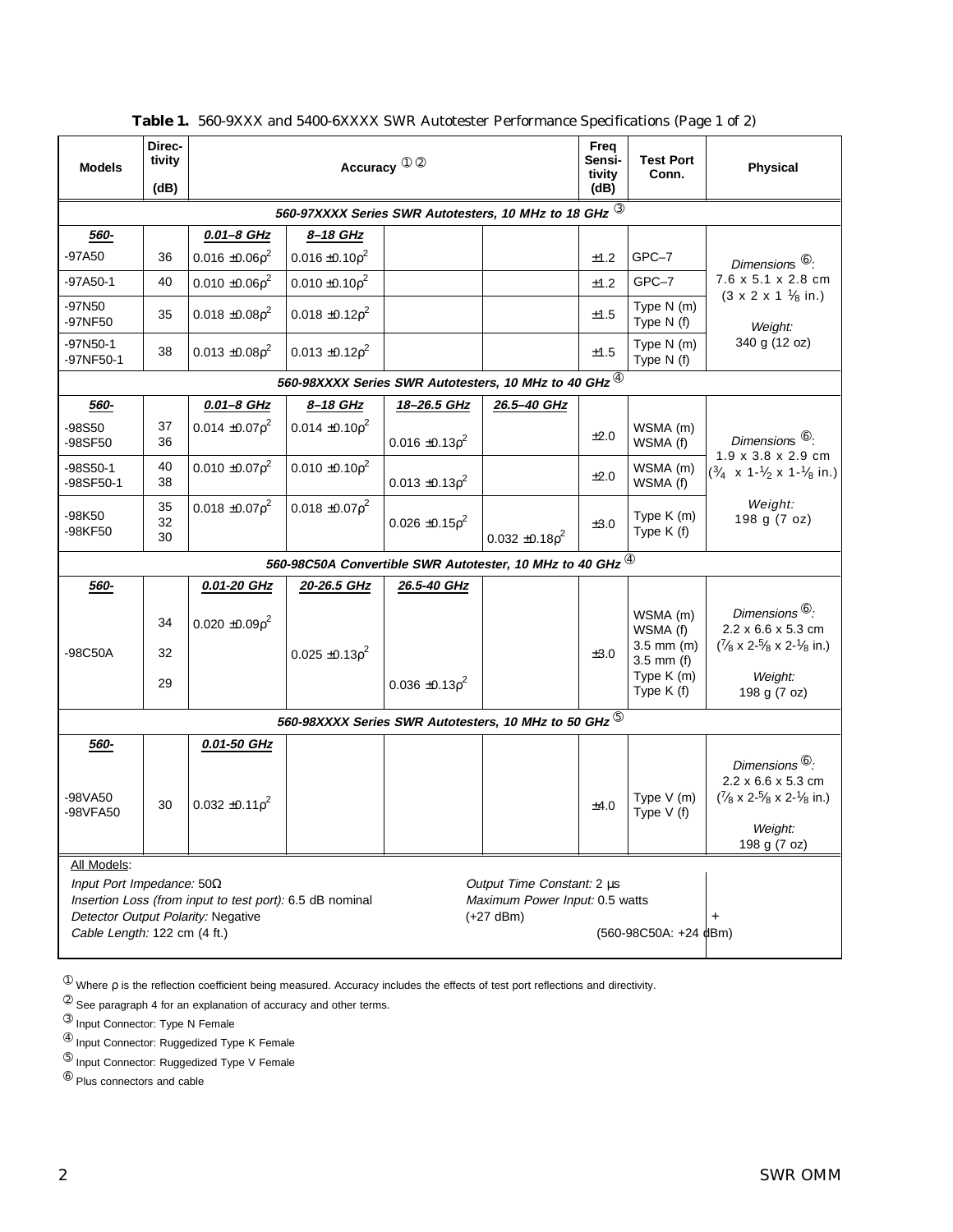| <b>Models</b>                                                      | Direc-<br>tivity<br>(dB)                                                         |                                                          |                                                | Freq<br>Sensi-<br>tivity<br>(dB)               | <b>Test Port</b><br>Conn.                | <b>Physical</b> |                            |                                                 |  |  |
|--------------------------------------------------------------------|----------------------------------------------------------------------------------|----------------------------------------------------------|------------------------------------------------|------------------------------------------------|------------------------------------------|-----------------|----------------------------|-------------------------------------------------|--|--|
| 5400-6XXXX Series SWR Autotesters, 1 MHz to 3000 MHz               |                                                                                  |                                                          |                                                |                                                |                                          |                 |                            |                                                 |  |  |
| 5400-                                                              |                                                                                  | 10-1000 MHz                                              |                                                |                                                |                                          |                 |                            |                                                 |  |  |
| $-67$ FF75 $^{\circledR\circledR}$                                 | 40                                                                               | $0.010 \pm 0.01 \rho^2$                                  |                                                |                                                |                                          |                 | F(f)                       |                                                 |  |  |
|                                                                    |                                                                                  | 1-1500 MHz                                               |                                                |                                                |                                          |                 |                            |                                                 |  |  |
| -6B50B $^{\circledR}$<br>-6BF50B $^{\circledR}$                    | 40                                                                               | $0.010 \pm 0.01 \rho^2$                                  |                                                |                                                |                                          |                 | $BNC$ (m)<br>BNC (f)       | Dimensions <sup>5</sup> :<br>2.5 x 5.1 x 7.0 cm |  |  |
| $-6B75B^{\overline{{(4)6}}}$<br>$-6$ BF75B $^{\circledR\circledR}$ | 40                                                                               | $0.010 \pm 0.10 \rho^2$                                  |                                                |                                                |                                          |                 | BNC (m)<br>BNC (f)         | $(1 \times 2 \times 2^{-3}/4 \text{ in.})$      |  |  |
|                                                                    |                                                                                  | 1-1000 MHz                                               | 1000-2000 MHz                                  | 2000-3000 MHz                                  |                                          |                 |                            | Weight:<br>255 g (9 oz)                         |  |  |
| -6N50 $^{\circledR}$<br>$-6NF50^{\circledR}$                       | 40<br>40                                                                         | $0.010 \pm 0.05p^2$<br>$0.010 \pm 0.05p^2$               | $0.010 \pm 0.05 \rho^2$<br>$0.010 \pm 0.05p^2$ | $0.010 \pm 0.05p^2$<br>$0.010 \pm 0.05p^2$     |                                          |                 | Type $N(m)$<br>Type $N(f)$ |                                                 |  |  |
| $-6N75^{\overline{{(4)6}}}$<br>$-6NF75^{\circledR\circledR}$       | 40<br>40                                                                         | $0.010 \pm 0.05 \rho^2$<br>$0.010 \pm 0.05p^2$           | $0.010 \pm 0.05p^2$<br>$0.010 \pm 0.05p^2$     | $0.010 \pm 0.08 \rho^2$<br>$0.010 \pm 0.08p^2$ |                                          |                 | Type N (m)<br>Type $N(f)$  |                                                 |  |  |
| All Models:                                                        |                                                                                  |                                                          |                                                |                                                |                                          |                 |                            |                                                 |  |  |
|                                                                    | Input Port Impedance: $50\Omega$ (Except as Noted)<br>Output Time Constant: 2 µs |                                                          |                                                |                                                |                                          |                 |                            |                                                 |  |  |
|                                                                    |                                                                                  | Insertion Loss (from input to test port): 6.5 dB nominal |                                                |                                                | Maximum Power Input: 0.5 watts (+27 dBm) |                 |                            |                                                 |  |  |
| Detector Output Polarity: Negative                                 |                                                                                  |                                                          |                                                |                                                | Cable Length: 122 cm (4 ft.)             |                 |                            |                                                 |  |  |

**Table 1.** 560-9XXX and 5400-6XXXX SWR Autotester Performance Specifications (Page 2 of 2)

 $^{\circledR}$  Where ρ is the reflection coefficient being measured. Accuracy includes the effects of test port reflections and directivity.

- $<sup>②</sup>$  See paragraph 4 for an explanation of accuracy and other terms.</sup>
- <sup>➂</sup> Input Connector: BNC Female
- <sup>➃</sup> Input Connector: Type N Female
- <sup>➄</sup> Plus connectors and cable
- $^{\circledR}$  Impedance 75 $\Omega$

## **4. EXPLANATION OF SWR AUTOTESTER SPECIFICATIONS**

Certain key specification terms are explained below.

*a. Accuracy.* This three-element term defines the accuracy with which an SWR Autotester can make a reflected signal measurement. The three elements (0.01 ±0.06 ρ*2*) are described below.

*1st Element:* (0.01) is the directivity of the SWR Autotester expressed as a reflection coefficient (40 dB for this example, refer to Table 6 on page 14).

*2nd and 3rd Elements:* ±0.06ρ*2* is the degradation in accuracy due to test port mismatch (impedance discontinuity). Element 2 (0.06) is the inherent test port mismatch expressed as a reflection coefficient. The 3rd element, rho (ρ), is the reflection coefficient of the device under test (DUT). The entire expression describes the measurement uncertainty caused by the reflected signal being re-reflected by the test port mismatch.

- *b. Directivity.* A figure of merit expressed in dB. This figure represents the ratio of the power levels as seen at the output port when (1) the test port signal is fully reflected, and (2) the test port is perfectly terminated.
- *c. Frequency Sensitivity.* The maximum variation in output power/voltage that can be expected due to a change in frequency over the specified range when the input power is held constant
- *d. Output Time Constant.* The amount of time required for the selected output pulse to either rise from the 10% to the 90% point or fall from the 90% to the 10% point on the waveform.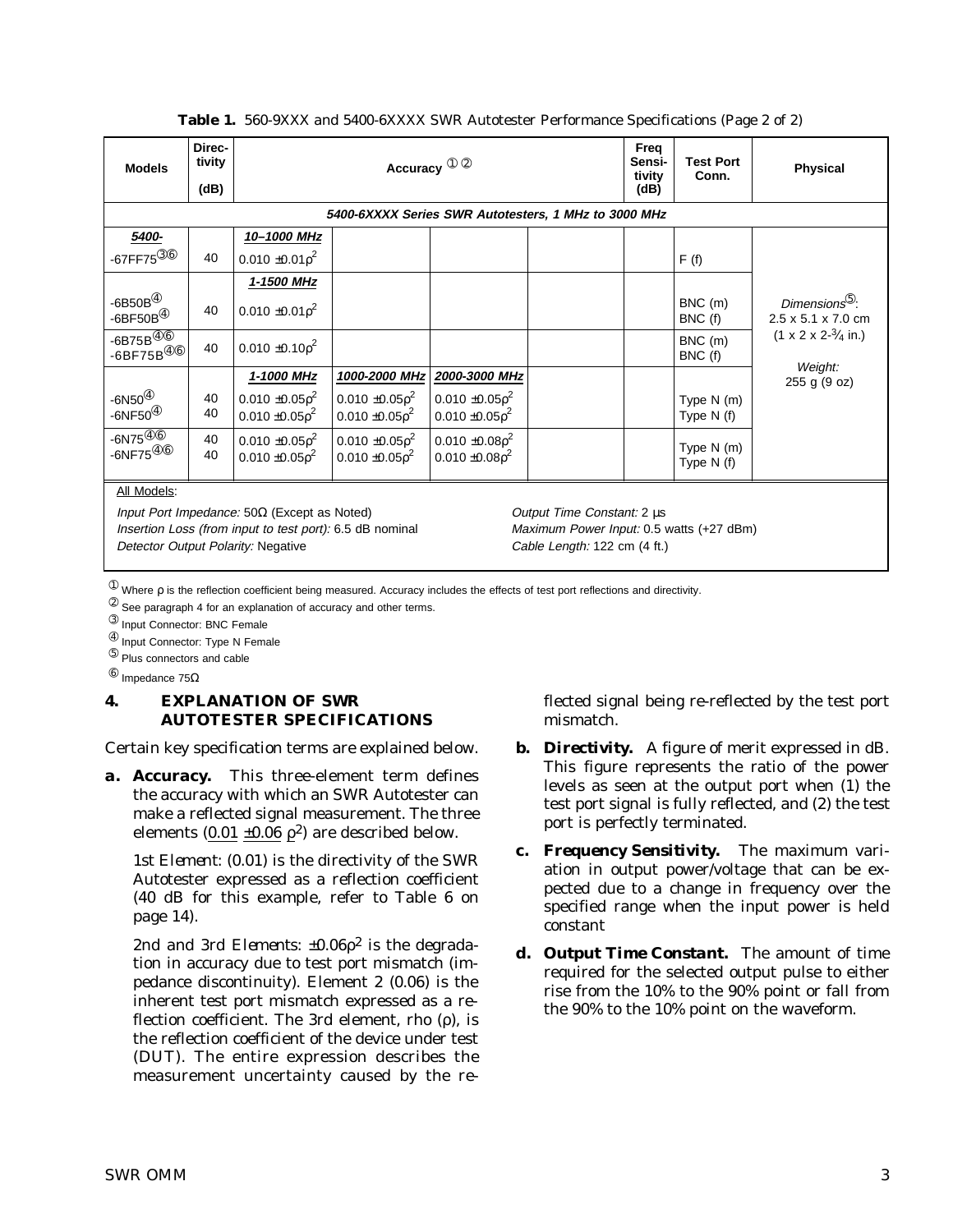### **5. PRECAUTIONS FOR USE OF SWR AUTOTESTERS**

ANRITSU SWR Autotesters are high-quality, precision laboratory instruments and should receive the same care and respect afforded such instruments. Follow the precautions listed below when handling or connecting these devices. Complying with these precautions will guarantee longer component life and less equipment downtime due to connector or device failure. Also, such compliance will ensure that SWR Autotester failures are not due to misuse or abuse—two failure modes not covered under the AN-RITSU warranty.

*a. Beware of Destructive Pin Depth of Mating Connectors.* Based on RF components returned for repair, destructive pin depth of mating connectors is the major cause of failure in the field. When an RF component connector is mated with a connector having a destructive pin depth, damage will usually occur to the RF component connector. A destructive pin depth is one that is too long in respect to the reference plane of the connector (Figure 3).



**Figure 3.** N Connector Pin Depth Definition

The center pin of a precision RF component connector has a precision tolerance measured in mils (1/1000 inch). The mating connectors of various RF components may not be precision types. Consequently, the center pins of these devices may not have the proper depth. The pin depth of DUT connectors should be measured to assure compatibility before attempting to mate them with SWR Autotester connectors. A ANRITSU Pin Depth Gauge (Figure 4), or equivalent, can be used for this purpose.



**Figure 4.** Pin Depth Gauge

If the measured connector is out of tolerance in the "+" region, the center pin is too long (see Tables 2). Mating under this condition will likely damage the precision RF component connector. If the test device connector measures out of tolerance in the "–" region, the center pin is too short. This will not cause damage, but it will result in a poor connection and a consequent degradation in performance.

| <b>Table 2.</b> Allowable Device Under Test (DUT) |
|---------------------------------------------------|
| <b>Connector Pin Depth</b>                        |

| <b>DUT</b><br><b>Connector</b><br>Type | <b>ANRITSU</b><br>Gauging<br><b>Set Model</b> | <b>Pin Depth</b><br>(inches) | <b>Pin Depth</b><br>Gauge<br>Reading |
|----------------------------------------|-----------------------------------------------|------------------------------|--------------------------------------|
| N-Male                                 | 01-163                                        | $.207 - 0.000$               | $207 + 0.000$                        |
| N-Female                               |                                               | $+0.030$                     | $-0.030$                             |
| GPC-7                                  | $01 - 161$                                    | $+0.000$<br>$-0.030$         | Same as<br>Pin Depth                 |
| WSMA-Male                              | $01 - 162$                                    | $-0.000$                     | Same as                              |
| WSMA-Female                            |                                               | $-0.010$                     | Pin Depth                            |
| SMA-Male,                              | $01 - 162$                                    | $-0.000$                     | Same as                              |
| SMA-Female                             |                                               | $-0.010$                     | Pin Depth                            |
| 3.5 mm-Male                            | $01 - 162$                                    | $-0.000$                     | Same as                              |
| 3.5 mm-Female                          |                                               | $-0.010$                     | Pin Depth                            |
| K-Male,                                | 01-162                                        | $+0.000$                     | Same as                              |
| K-Female                               |                                               | $-0.010$                     | Pin Depth                            |
| V-Male                                 | 01-164                                        | $+0.000$                     | Same as                              |
| V-Female                               |                                               | $-0.010$                     | Pin Depth                            |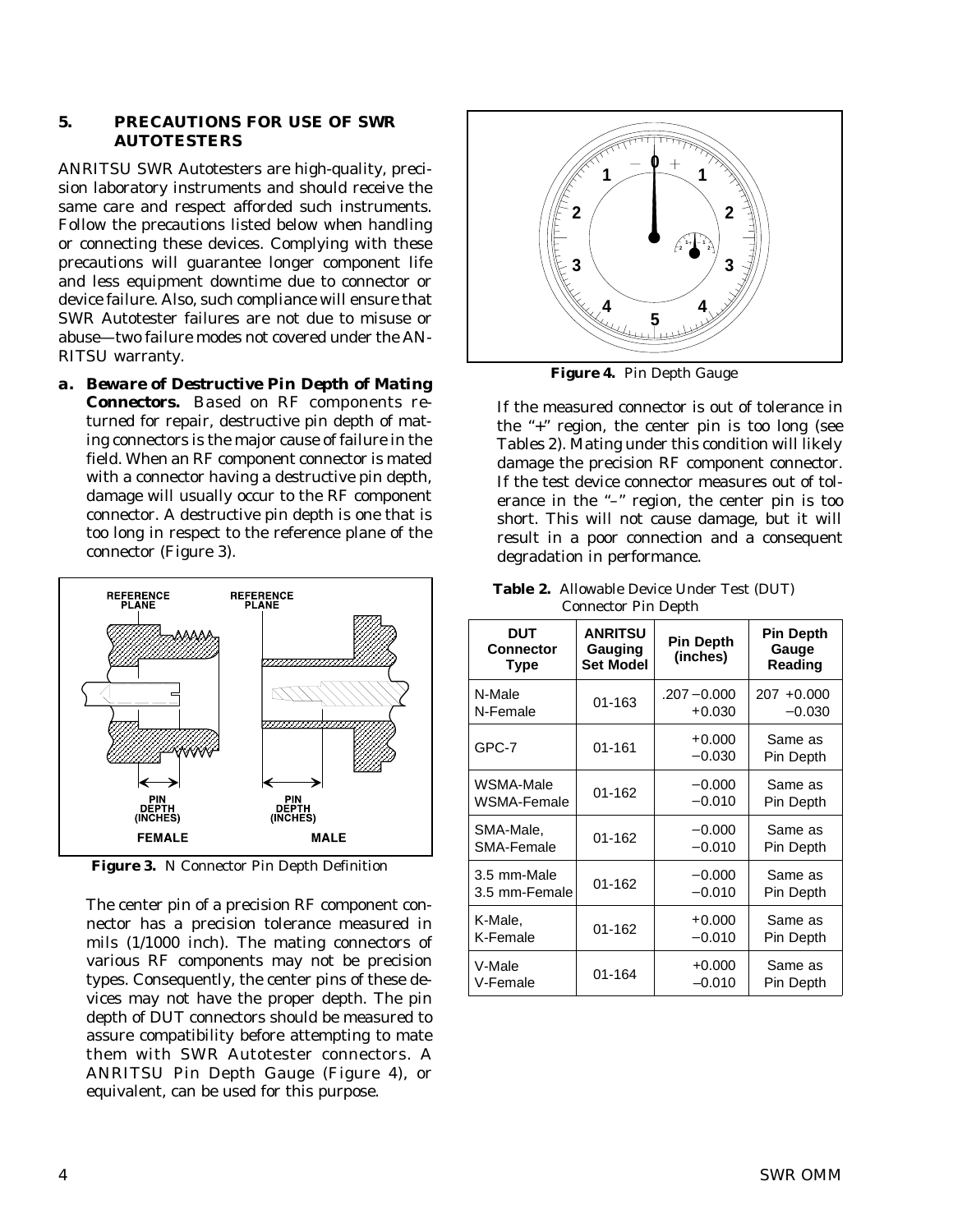- *b. Avoid Over Torquing Connectors.* Over torquing connectors is destructive; it may damage the connector center pin. Finger-tight is usually sufficient for Type N connectors. *Always* use a connector torque wrench (8 inch-pounds) when tightening GPC-7, WSMA, K, or V type connectors. *Never use pliers to tighten connectors*.
- *c. Avoid Mechanical Shock.* SWR Autotesters are designed to withstand years of normal bench handling. However, do not drop or otherwise treat them roughly. Mechanical shock will significantly reduce their service life.
- *d. Avoid Applying Excessive Power.* The Series 560-9XXXX and Series 5400-6XXXX SWR Autotesters are rated at +27 dBm (0.5W) maximum input power. Exceeding this input power level, even for short durations, will permanently damage their internal components.
- *e. Do Not Disturb Teflon Tuning Washers On Connector Center Pins.* The center conductor of many RF component connectors contains a small teflon tuning washer that is located near the point of mating (Figure 5). This washer compensates for minor impedance discontinuities at the interface. *Do not disturb this washer.* The location of this washer is critical to the performance of the RF component.
- *f. Compensation Washers (WSMA Connectors).* WSMA connectors are optimized for connection to standard SMA connectors. SMA connectors are not used on instruments because they are not designed for repeated connector insertions. Instead, instruments have mechanically compatible connectors that mate to SMA. The WSMA connector presents a slightly inductive interface to the SMA connection so as to cancel capacitance through the SMA's dielectric. Whenever two WSMA connectors are mated, a beryllium copper compensation washer should be inserted between the two connectors at the point of mating (to provide pin-depth compensation for this connector combination). The only exceptions are the WSMA Open/Short and the RF Output connectors of the 541XXA and other ANRITSU RF signal sources. A vial containing five of these washers (P/N ND38252) is packaged with each Series 19SX50 Air Line. Figure 14, page 13, shows a typical compensation washer installation.



**Figure 5.** Tuning Washer on GPC-7 Connector

*g. Keep Connectors Clean.* The precise geometry that makes possible the RF component's high performance can be easily disturbed by dirt and other contamination adhering to connector interfaces. When not in use, keep the connectors covered. Refer to paragraph 7 for cleaning instructions.

## **6. PERFORMANCE VERIFICATION**

Performance verification consists of measuring the test port connector pin depth and measuring the directivity of the SWR Autotester.

## **6.1. Pin Depth Measurement**

Gauging sets for measuring the pin depth of the test port connectors of SWR Autotesters and other precision RF components are available from ANRITSU. Tables 3 and 4 (page 6) list the appropriate gauging set and pin-depth specifications for the N, GPC-7, WSMA, SMA, 3.5 mm, K, and V type connectors used in the Series 560-9XXXX and 5400-6XXXX SWR Autotesters. Refer to the connector pin depth measurement instructions that are provided with each gauging set.

## **6.2. Directivity Measurements**

Directivity measurements are frequency limited. For frequencies  $\geq 500$  MHz (GPC-7 and N type connectors) and ≥800 MHz (WSMA and K type connectors), a *magnified reflection technique* (air line) measurement is used. Below these frequencies, where an air line is not effective, an *error averaging measurement method* is used.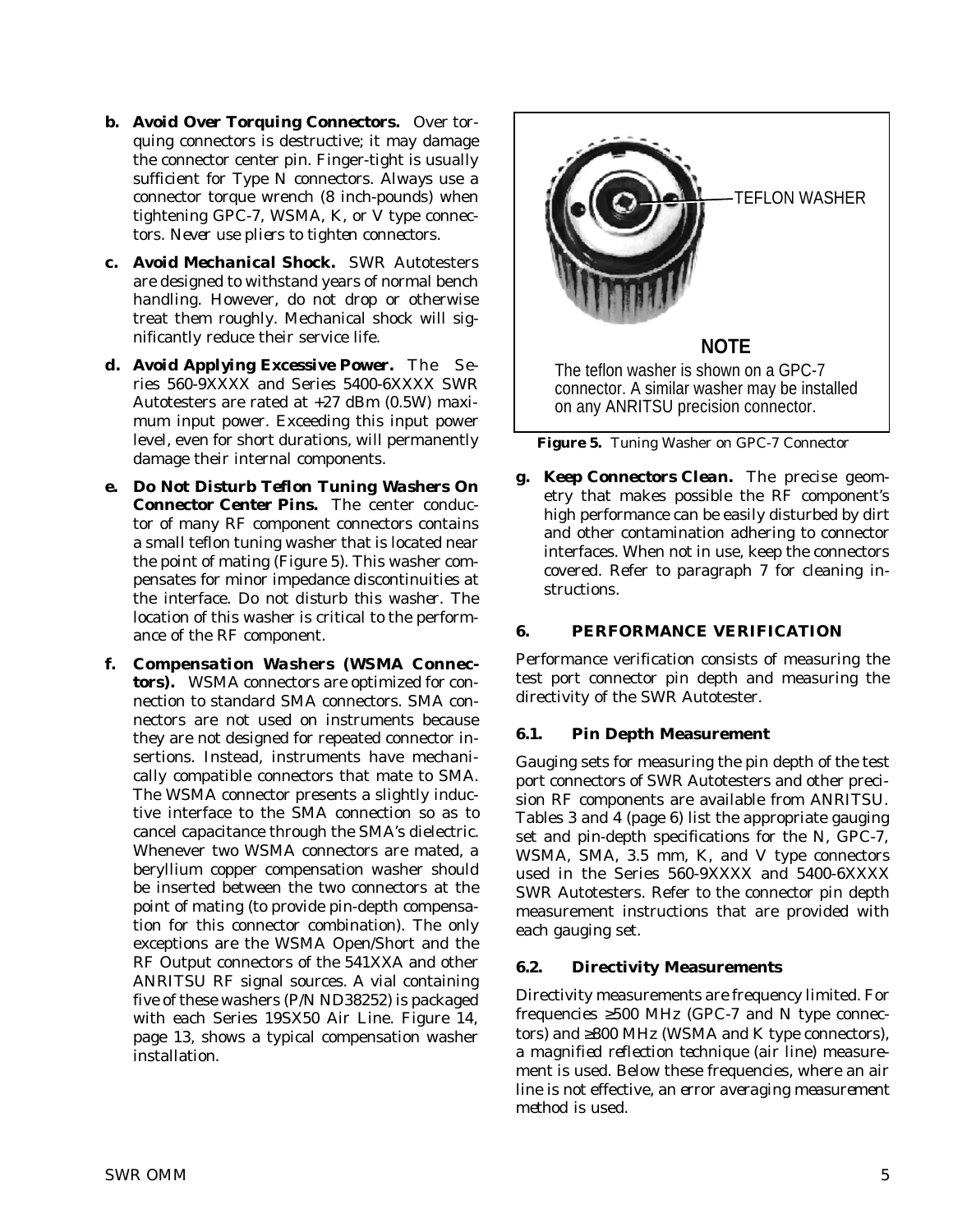| <b>Test Port</b><br><b>Connector</b><br><b>Type</b> | <b>ANRITSU</b><br>Gauging<br><b>Set Model</b> | <b>Pin Depth</b><br>(inches) | <b>Pin Depth</b><br>Gauge<br>Reading |  |  |  |
|-----------------------------------------------------|-----------------------------------------------|------------------------------|--------------------------------------|--|--|--|
| N-Male                                              | 01-163                                        | $.207 - 0.000$<br>$+0.003*$  | 207 +0.000<br>$-0.003*$              |  |  |  |
| N-Female                                            | $01 - 163$                                    | $.207 - 0.000$<br>$+0.002*$  | $207 + 0.000$<br>$-0.002*$           |  |  |  |
| GPC-7                                               | $01 - 161$                                    | $+0.000$<br>$-0.003$         | Same as<br>Pin Depth                 |  |  |  |
| WSMA-Male                                           | $01 - 162$                                    | $-0.0025$<br>$-0.0035$       | Same as<br>Pin Depth                 |  |  |  |
| WSMA-Female                                         | $01 - 162$                                    | $-0.0003$<br>$-0.0007$       | Same as<br>Pin Depth                 |  |  |  |
| K-Male,<br>K-Female                                 | $01 - 162$                                    | $+0.000$<br>$-0.001$         | Same as<br>Pin Depth                 |  |  |  |
| V-Male<br>V-Female                                  | $01 - 164$                                    | $+0.000$<br>$-0.001$         | Same as<br>Pin Depth                 |  |  |  |
| * 0.004 for 5400-6XXXX Series SWR Autotesters       |                                               |                              |                                      |  |  |  |

| Table 3. Allowable Test Port Connector Pin Depth |
|--------------------------------------------------|
|                                                  |

| <b>Test Port</b><br><b>Connector</b><br><b>Type</b> | <b>ANRITSU</b><br>Gauging<br><b>Set Model</b> | <b>Pin Depth</b><br>(inches) | <b>Pin Depth</b><br>Gauge<br>Reading |  |
|-----------------------------------------------------|-----------------------------------------------|------------------------------|--------------------------------------|--|
| SMA-Male                                            | 01-162                                        | $-0.0005$<br>$-0.0015$       | Same as<br>Pin Depth                 |  |
| SMA-Female                                          | 01-162                                        | $-0.0005$<br>$-0.0015$       | Same as<br>Pin Depth                 |  |
| 3.5 mm-Male                                         | $01 - 162$                                    | $-0.006$<br>$-0.008$         | Same as<br>Pin Depth                 |  |
| 3.5 mm-Female                                       | $01 - 162$                                    | $-0.006$<br>$-0.008$         | Same as<br>Pin Depth                 |  |
| K-Male                                              | 01-162                                        | $-0.0000$<br>$-0.0005$       | Same as<br>Pin Depth                 |  |
| K-Female                                            | 01-162                                        | $-0.0000$<br>$-0.0005$       | Same as<br>Pin Depth                 |  |

**Table 4.** Allowable Test Port Connector Pin Depth, 560-98C50A Convertible Autotester

# **Table 5.** Recommended Test Equipment

| <b>Instrument</b>                   | <b>Required Characteristics</b>                                                                                                                                                                                                                  | <b>Recommended Model</b><br>and Manufacturer                                                                                  |  |  |
|-------------------------------------|--------------------------------------------------------------------------------------------------------------------------------------------------------------------------------------------------------------------------------------------------|-------------------------------------------------------------------------------------------------------------------------------|--|--|
| Scalar Network Analyzer System*     | Includes:<br>Scalar Network Analyzer<br>Vertical Sensitivity: 0.5 dB/Div.<br>Variable Offset Control<br>Synthesizer<br>Leveled Output: ±1.0 dB<br>Frequency Range: 0.01 - 40 GHz*                                                                | ANRITSU 56100A SNA and<br><b>ANRITSU Series 68XXXA/rB</b><br>Synthesizer<br>or<br>ANRITSU 541XXA Scalar<br>Measurement System |  |  |
| Air Line                            | GPC-7 Connector (SWR: 1.003)<br>Type N Connector (SWR: 1.006)<br>WSMA Connector (SWR: 1.006)<br>K Connector (SWR: 1.020)                                                                                                                         | ANRITSU 18A50<br><b>ANRITSU 18NX50 Series</b><br><b>ANRITSU 19SX50 Series</b><br><b>ANRITSU 19KX50 Series</b>                 |  |  |
| <b>Precision Offset Termination</b> | 15 dB or 20 dB Return Loss                                                                                                                                                                                                                       | <b>ANRITSU 29 Series</b>                                                                                                      |  |  |
| <b>Precision Termination</b>        | $50 \pm 0.5$ Ohms<br><b>GPC-7 Test Port Connector</b><br>Type N Male/Female Test Port Connector<br>WSMA Male/Female Test Port Connector<br>Type K Male/Female Test Port Connector<br>$75 \pm 0.5$ Ohms<br>Type N Male/Female Test Port Connector | ANRITSU:<br>28A50/28A50-1<br>26N50/26NF50<br>28S50/28SF50<br>28K50/28KF50<br>ANRITSU:<br>26N75A/26NF75A                       |  |  |
| *<br>SWR Autotester being tested.   | The Scalar Network Analyzer System used should have a frequency range that matches (or exceeds) the frequency range of the                                                                                                                       |                                                                                                                               |  |  |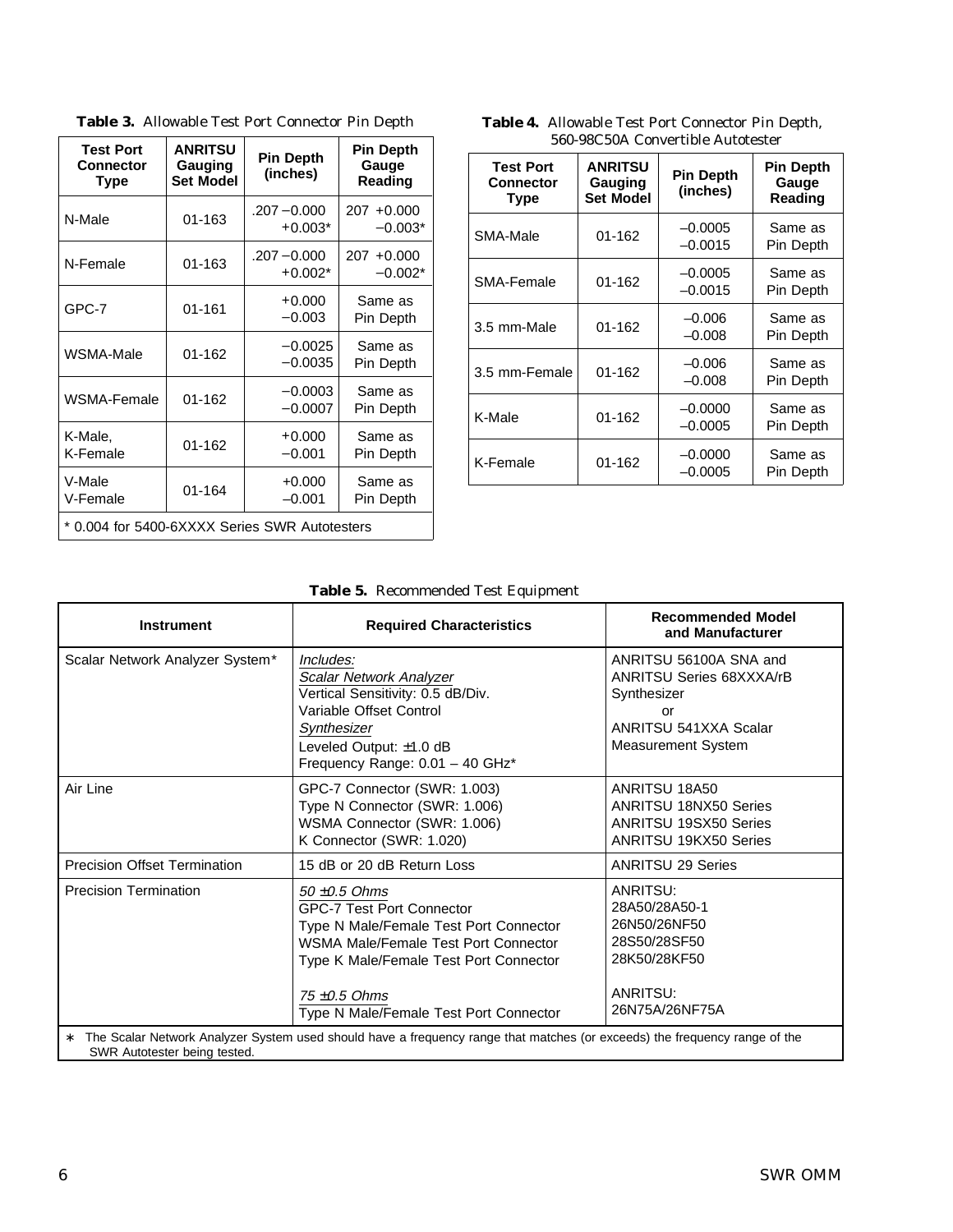

**Figure 6.** Test Equipment Setup for Directivity Measurement Using 56100A Scalar Network Analyzer

Table 5 lists recommended test equipment for performing these measurements. Measurement procedures are given below.

Measuring the directivity of Series 560-9XXXX and 5400-6XXXX SWR Autotesters above 500 MHz/ 800 MHz requires the use of a Series 18XX50 or 19XX50 Air Line that matches the test port connector of the SWR Autotester being tested (see Table 5). If a series 19SX50 air line is used (WSMA connectors), compensation washers are required.

The following paragraphs contain procedures for measuring the directivity of SWR Autotesters. The procedures in paragraphs *a* thru *c* use the Model 56100A Scalar Network Analyzer (SNA) in conjunction with an appropriate 681XXA/B Synthesizer. The procedures in paragraphs *d* thru *f* , beginning on page 11, use an appropriate model 541XXA Scalar Measurement System (SMS).

## *a. Equipment Setup — Using 56100A SNA*

- 1. Connect test setup as shown in Figure 6.
- 2. Press the LINE key on the 681XXA/B signal source to OPERATE.
- 3. Press the Power key on the 56100A network analyzer to On.
- 4. Press the SYSTEM key on the signal source, then select the **Reset** key, from the displayed menu.
- 5. Set the signal source for frequency range of the SWR Autotester under test and for maximum possible power, as described below.
	- (a) Press CW/SWEEP SELECT key.
	- (b) Select the **Analog** softkey from the displayed menu.
	- (c) Select the **Edit F1** softkey from the displayed menu.
	- (d) Using the Cursor Control Key or Rotary Data Knob, edit the F1 parameter to equal the low-end frequency of the SWR Autotester under test.
	- (e) Select the **Edit F2** softkey and repeat step (d) for the high-end frequency.
	- (f) Select the **Edit L1** softkey and repeat step (d) for the source's maximum power level.
- 6. Press System Menu key on the scalar network analyzer.
- 7. Using Menu up-down keys, highlight **RESET**, then press Select key.
- 8. Press Graticule key to On.

## *b. Directivity Measurement—500 MHz/ 800 MHz to 40 GHz*

- 1. On the network analyzer, press Channel 2 Display On/Off key to Off.
- 2. Press Channel 1 Menu key.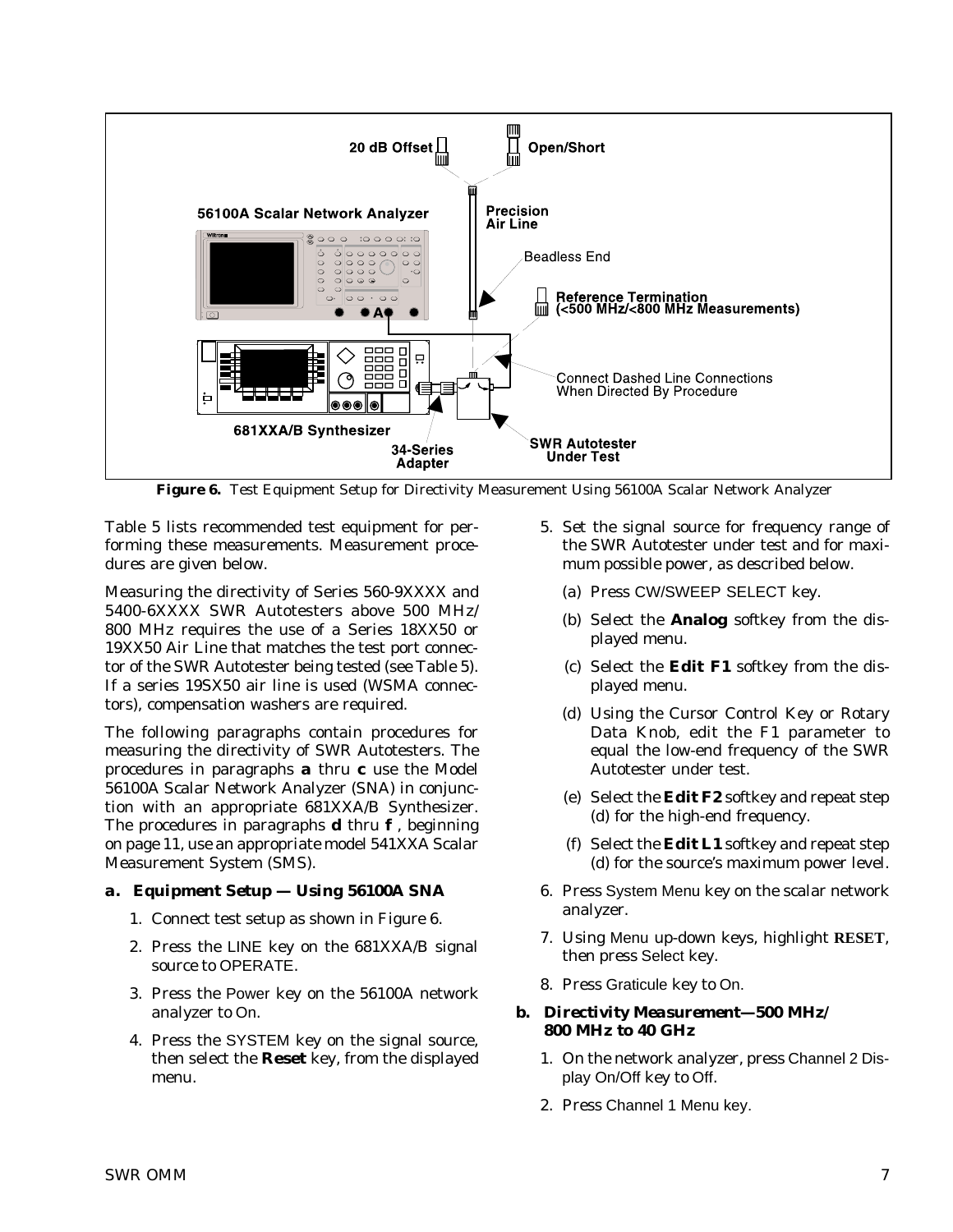



- 3. Using the Menu up-down keys: Highlight **RE-TURN LOSS**, then press Select key.
- 4. Press the Calibration key.
- 5. Using the Menu up-down keys: Highlight **START CAL**, then press the Select key.
- 6. Connect the SWR Autotester to INPUT A, if you have not done so yet.



**Figure 8.** Reference Line Position

- 7. Connect the beadless end of the air line to the SWR Autotester test port. Pay careful attention to making a good connection. Refer to Figure 7, which shows examples of good and bad connections. If you are using 19SX50 series air lines (WSMA connectors), use a compensation washer.
- 8. Connect the OPEN to the air line and press the Select key.
- 9. Remove the OPEN and connect the SHORT to the air line and press the Select key.
- 10. Remove the SHORT and connect the Offset Termination (15 dB or 20 dB) to the air line and press the Select key.
- 11. Press the Channel 1 Menu key.
- 12. Using the Menu up-down keys: Highlight **REF LINE** and press the Select key. Then highlight **ON** and again press the Select key.
- 13. Using the Data Entry knob, set the reference line to the fourth graticule line from the top of the display (Figure 8).
- 14. Press the Channel 1 Autoscale key.
- 15. Press the Channel 1 Offset/Resolution key.
- 16. Using the Menu up-down keys: Highlight **OFFSET dB**, then press the Select key.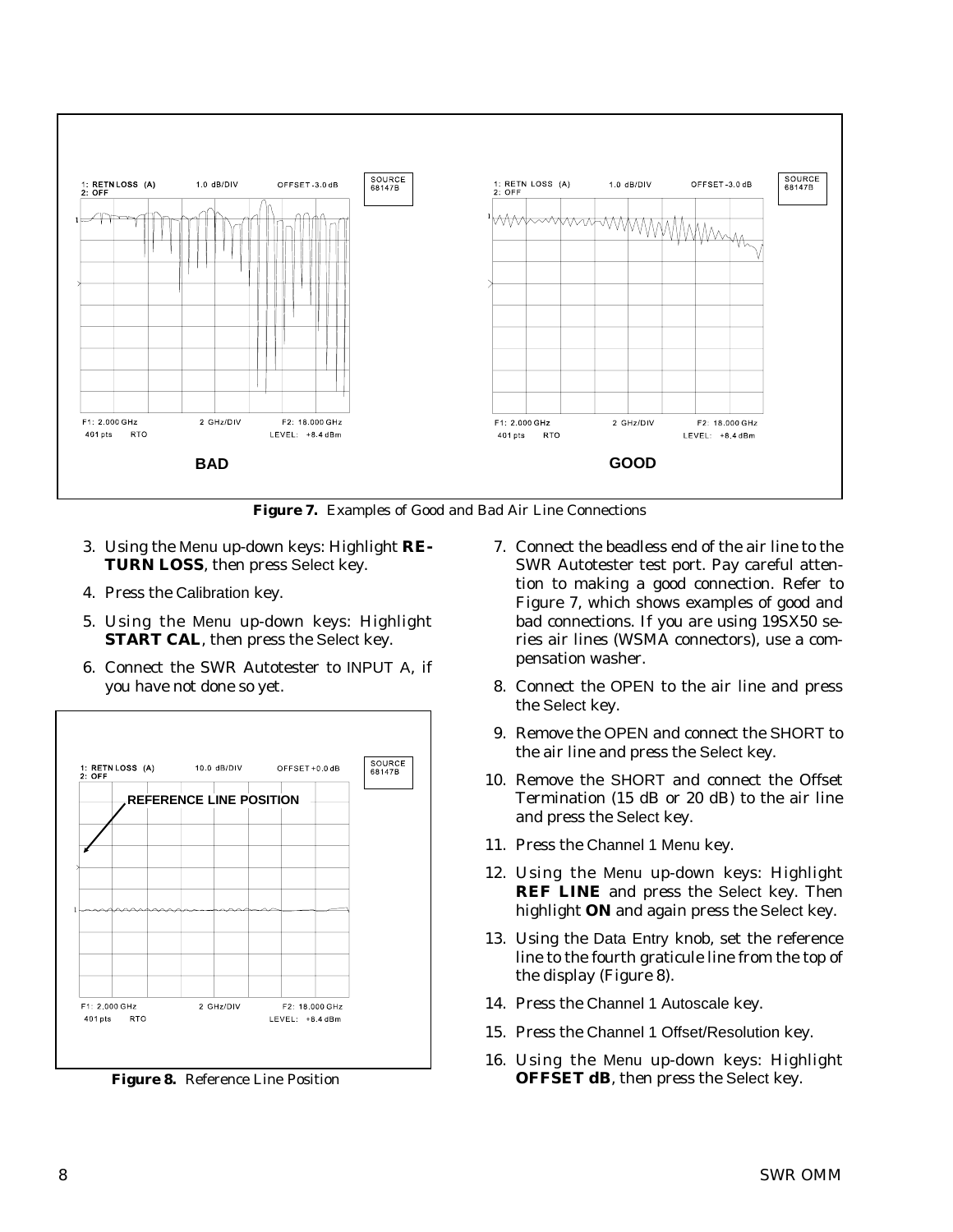

**Figure 9.** Signal Aligned With the Reference Line

17. Using the Data Entry/Cursor knob, align the Channel 1 signal with the reference line (Figure 9).

#### *NOTE*

The **OFFSET** value displayed at the top of the display should be approximately the value of the Offset Termination used.

- 18. Observe the displayed ripple pattern. Select the ripple with the greatest amplitude and use the Data Entry/Cursor knob to reposition the waveform so that the average point of the selected ripple is on the reference line. Read the **OFFSET** value from the top of the display.
- 19. Measure the peak-to-peak value of the selected ripple.
- 20. In the "REF  $\pm X$ . Peak to Peak Ripple, dB" column of Table 6 (page 14), find the value nearest to the peak-to-peak signal value measured in step 19.
- 21. Read the coordinate value from the "X dB Below Reference" column of the table.
- 22. Add the "X dB Below Reference" value from step 21 to the value read in step 18. The sum is the worst- case directivity of the SWR Autotester. It should equal or exceed the specification for the SWR Autotester shown in Table 1.
- *c. Directivity Measurements Below 500 MHz/ 800 MHz*
	- 1. Perform the setup procedure in subparagraph a.
	- 2. Perform steps 1 thru 6 of subparagraph b.
	- 3. Connect the precision termination to the test port of the SWR Autotester being measured\*.
	- 4. Press Channel 1 Menu key.
	- 5. Using the Menu up-down keys: Highlight **REF LINE** then press the Select key.
	- 6. Using the Data Entry knob, set the reference line to midscale on the display.
	- 7. Press the Channel 1 Offset/Resolution key.
	- 8. Using the Menu up-down keys: Highlight **OFFSET dB**, then press the SELECT key.
	- 9. Using the Data Entry knob, set **OFFSET dB** for the specified directivity value of the SWR Autotester being measured (refer to Table 1).
	- 10. Using the Menu up-down keys: Highlight **RESOLUTION dB**, then press the Select key.
	- 11. Using the Data Entry knob, set **RESOLU-TION dB** for a convenient value.
	- 12. Observe the display. If the measured directivity signal is below the reference line at all frequencies, then the directivity is within the specified value.

The return loss of the precision termination used for this test must be higher than the directivity of the SWR Autotester being measured. The ANRITSU terminations recommended in Table 5 meet this requirement.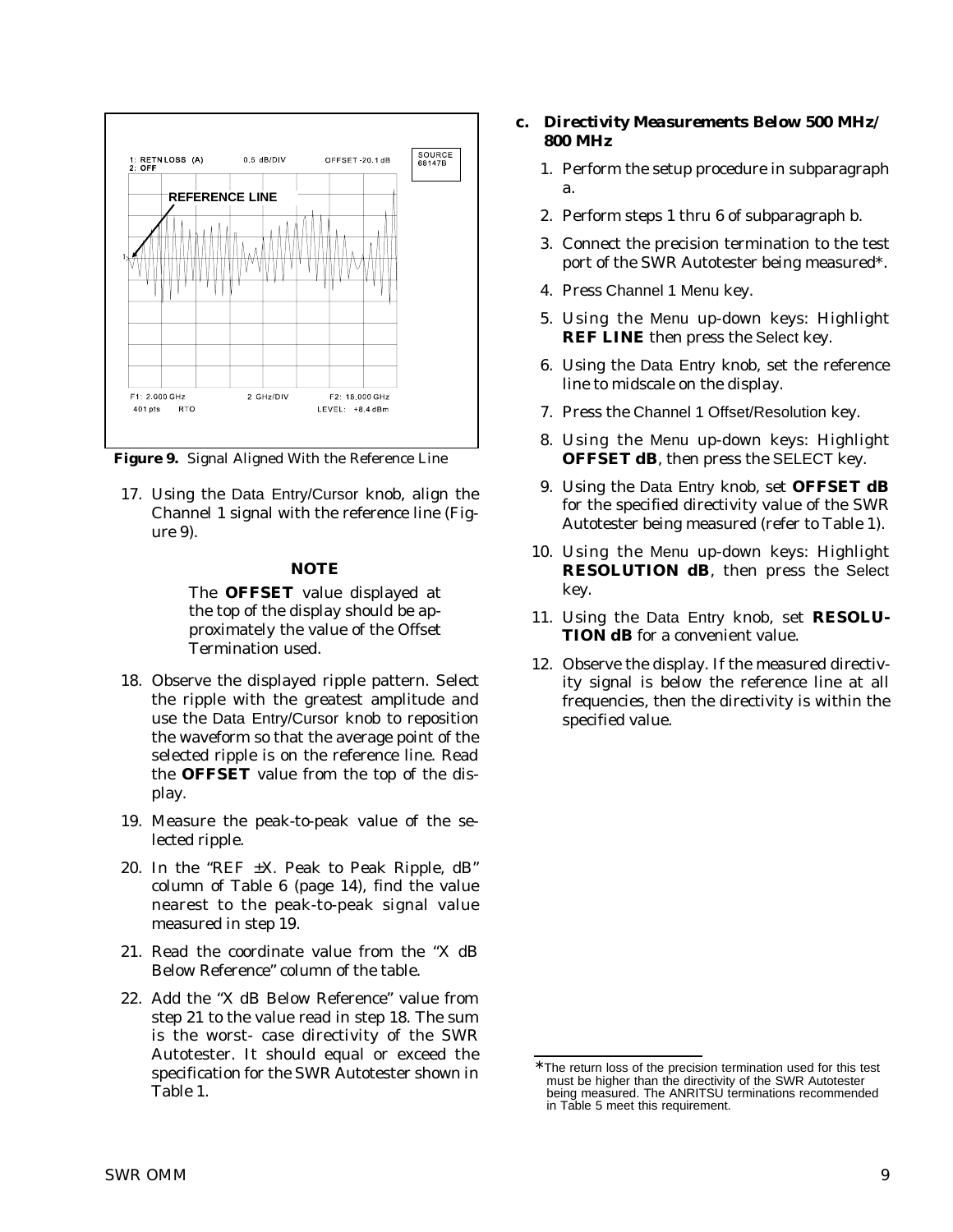

**Figure 10.** Test Equipment Setup for Directivity Measurement Using 541XXA Scalar Measurement System

# *d. Equipment Setup — Using 541XXA SMS*

- 1. Connect test setup as shown in Figure 10.
- 2. Press the Power key on the 541XXA to On.
- 3. Press the System Menu key .
- 4. Using the Menu up-down keys: Highlight **RE-SET**, then press the Select key.
- 5. At the RESET MENU display, use the Menu up-down keys to highlight **RESET TO FAC-TORY DEFAULTS**, then press the Select key.
- 6. Set the signal source for the frequency range of the SWR Autotester under test as follows:
	- (a) Press the Frequency key.
	- (b) Using the Data Entry Keypad or Data Entry Knob, set the **START** frequency to the low-end frequency of the SWR Autotester under test. Press the Enter key.
	- (c) Using the Data Entry Keypad or Data Entry Knob, set the **STOP** frequency to the high-end frequency of the SWR Autotester under test. Press the Enter key.

# *e. Directivity Measurements—500 MHz/ 800 MHz to 40 GHz*

- 1. Press the Channel 2 Display On/Off key to Off.
- 2. Press the Channel 1 Menu key.
- 3. Using the Menu up-down keys: Highlight **PRECISION RL**, then press the Select key.
- 4. At the PRECISION RETURN LOSS menu display, use the Menu up-down keys to highlight **FINAL**, then press the Select key.
- 5. Press the Calibration key.
- 6. At the CALIBRATION menu display, use the Menu up-down keys to highlight **START CAL**, then press the Select key.
- 7. At the PRECISION RETURN LOSS CALI-BRATION menu display prompt, connect the SWR Autotester to Input A, if you have not done so yet.
- 8. Connect the beadless end of the air line to the SWR Autotester test port. Position the air line pointing vertically upward. Downward or horizontal positions make connector center pin alignment difficult. If you are using 19SX50 series air lines (WSMA connectors), use a compensation washer.
- 9. Press the Select key when ready.
- 10. Verify that the display resembles that shown in Figure 11.

## *NOTE*

The presence of spikes in the display waveform indicates improper alignment of the beadless connector on the air line.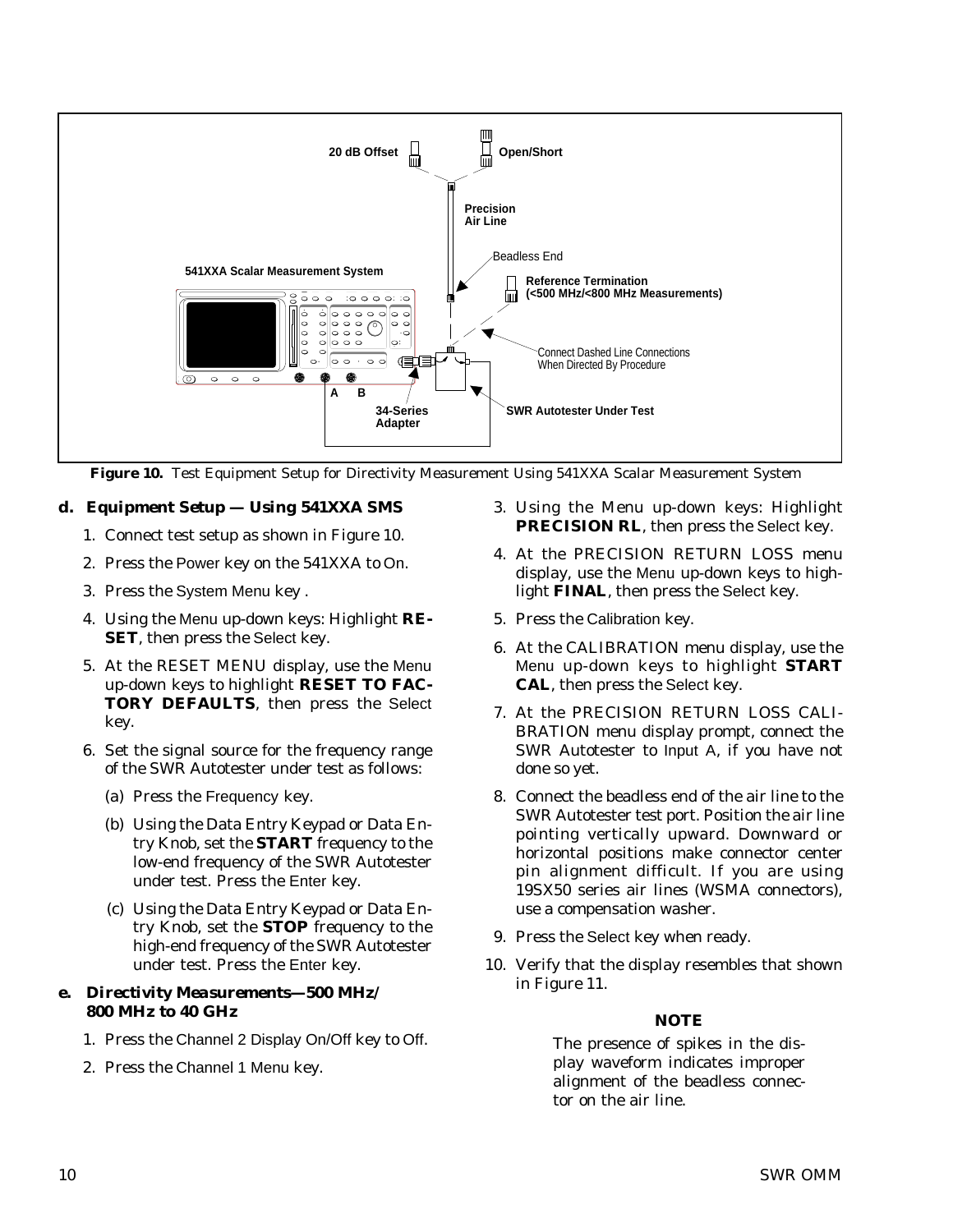

**Figure 11.** Example of a Good Connection

- 11. At the PRECISION RETURN LOSS CALI-BRATION menu prompt, connect the Open to the beaded end of the air line. Press the Select key to start the calibration process.
- 12. At the next menu prompt, remove the Open and connect the Short to the beaded end of the air line. Press the Select key to start the calibration process.
- 13. At the next menu prompt, remove the Short and connect the Offset Termination (15 dB or 20 dB) to the beaded end of the air line. Press the Select key to start the calibration process.
- 14. When the calibration is completed, leave the Offset Termination in place and press the Select key to perform the measurement.
- 15. Observe that the waveform displayed resembles that shown in Figure 12.
- 16. Press the Cursor On/Off key to On.
- 17. Observe the CURSOR menu readout. This is the return loss (directivity) of the SWR Autotester under test at the frequency shown.

#### *f. Directivity Measurements Below 500 MHz/ 800 MHz*

- 1. Perform the setup procedure in subparagraph d.
- 2. Press the Channel 2 Display On/Off key to Off.
- 3. Press the Channel 1 Menu key.



**Figure 12.** Direct Readout of Directivity

- 4. Using the Menu up-down keys: Highlight **RE-TURN LOSS**, then press the Select key.
- 5. Press the Calibration key.
- 6. Using the Menu up-down keys: Highlight **START CAL**, then press the Select key.
- 7. At the RETURN LOSS CALIBRATION menu display prompt, connect the SWR Autotester to Input A, if you have not done so yet.
- 8. Connect the precision termination to the test port of the SWR Autotester being measured\*.
- 9. Press the Channel 1 Menu key.
- 10. Using the Menu up-down keys: Highlight **REF LINE**, then press the Select key.
- 11. Using the Data Entry knob, set the reference line to midscale on the display.
- 12. Press the Channel 1 Offset/Resolution key.
- 13. Usingthe Menu up-down keys: Highlight **OFFSET dB**, then press the Select key.
- 14. Using the Data Entry knob, set **OFFSET dB** for the specified directivity value of the SWR Autotester being measured (refer to Table 1).
- 15. Using the Menu up-down keys: Highlight **RESOLUTION dB/DIV**, then press the Select key.

The return loss of the precision termination used for this test must be higher than the directivity of the SWR Autotester being measured. The ANRITSU terminations recommended in Table 5 meet this requirement.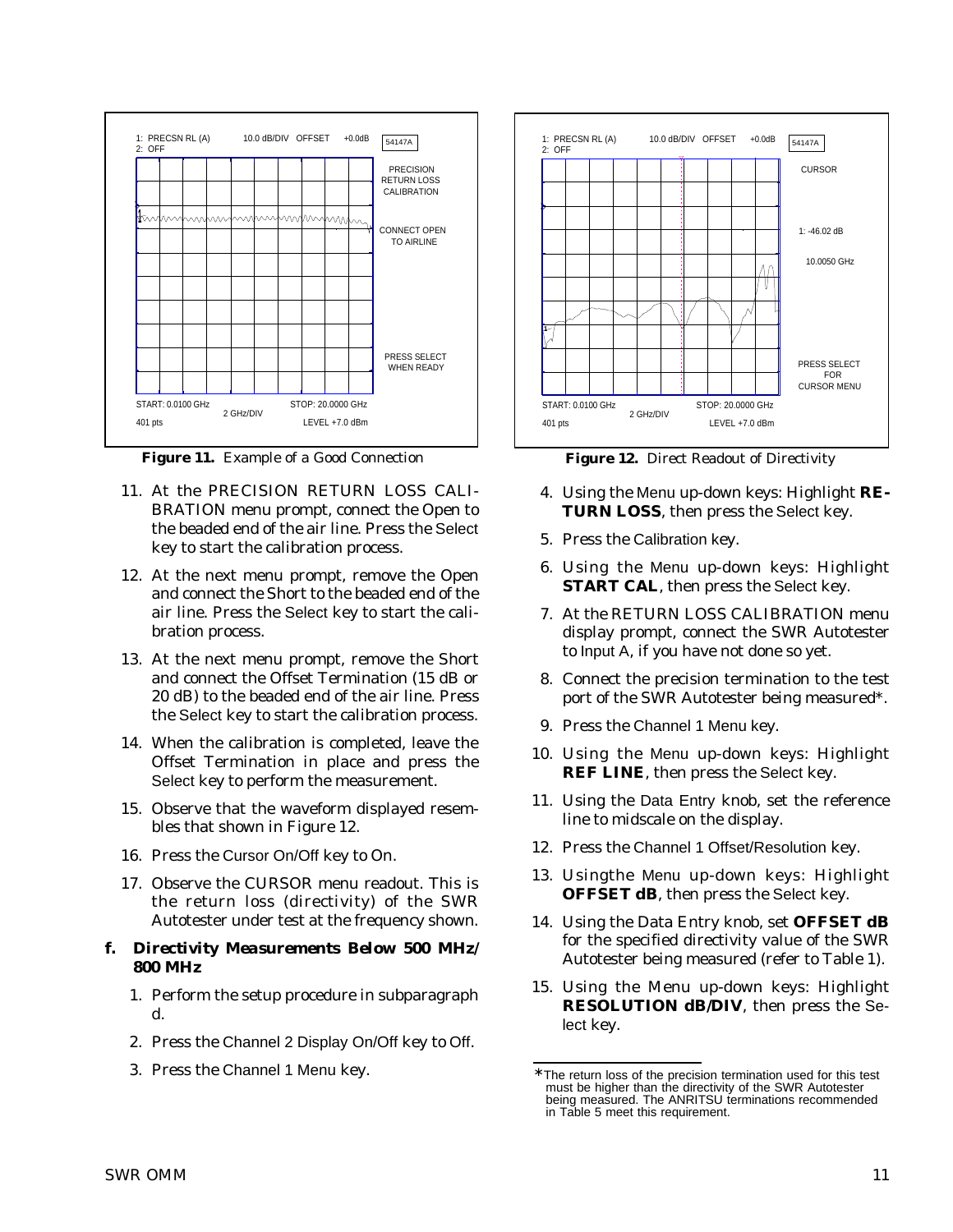- 16. Using the Data Entry knob, set **RESOLU-TION dB/DIV** for a convenient value.
- 17. Observe the display. If the measured directivity signal is below the reference line at all frequencies, then the directivity is within the specified value.

# *g. Directivity Measurements—Above 40 GHz*

Directivity measurements above 40 GHz require the use of special test fixtures. Contact AN-RITSU for assistance.

## **7. MAINTENANCE**

ANRITSU recommends that no maintenance other than cleaning be attempted by the customer. The SWR Auotester should be returned to ANRITSU for repair and/or service when needed.

## **7.1. Cleaning Connectors**

The precise geometry that makes possible the RF component's high performance can easily be disturbed by dirt and other contamination adhering to the connector interfaces.

To clean the connector interfaces, use a clean cotton swab that has been *dampened* with denatured alcohol. Figure 13 illustrates the cleaning of male and female connectors.

## *NOTE*

Most cotton swabs are too large to fit in the smaller connector types. In these cases it is necessary to peel off most of the cotton and then twist the remaining cotton tight. Be sure that the remaining cotton does not get stuck in the connector. Cotton swabs of the appropriate size can be purchased through a medical-laboratory-type supply center.

The following are some important tips on cleaning connectors:

- Use only denatured alcohol as a cleaning solvent.
- Do not use excessive amounts of alcohol as prolonged drying of the connector may be reqiured.
- Never put lateral pressure on the center pin of the connector.
- If installed, do not disturb the teflon washer on the center conductor pin.
- Verify that no cotton or other foreign material remains in the connector after cleaning it.
- If available, use compressed air to remove foreign particles and to dry the connector.
- After cleaning, verify that the center pin has not been bent or damaged.



**Figure 13.** Cleaning Male and Female Connectors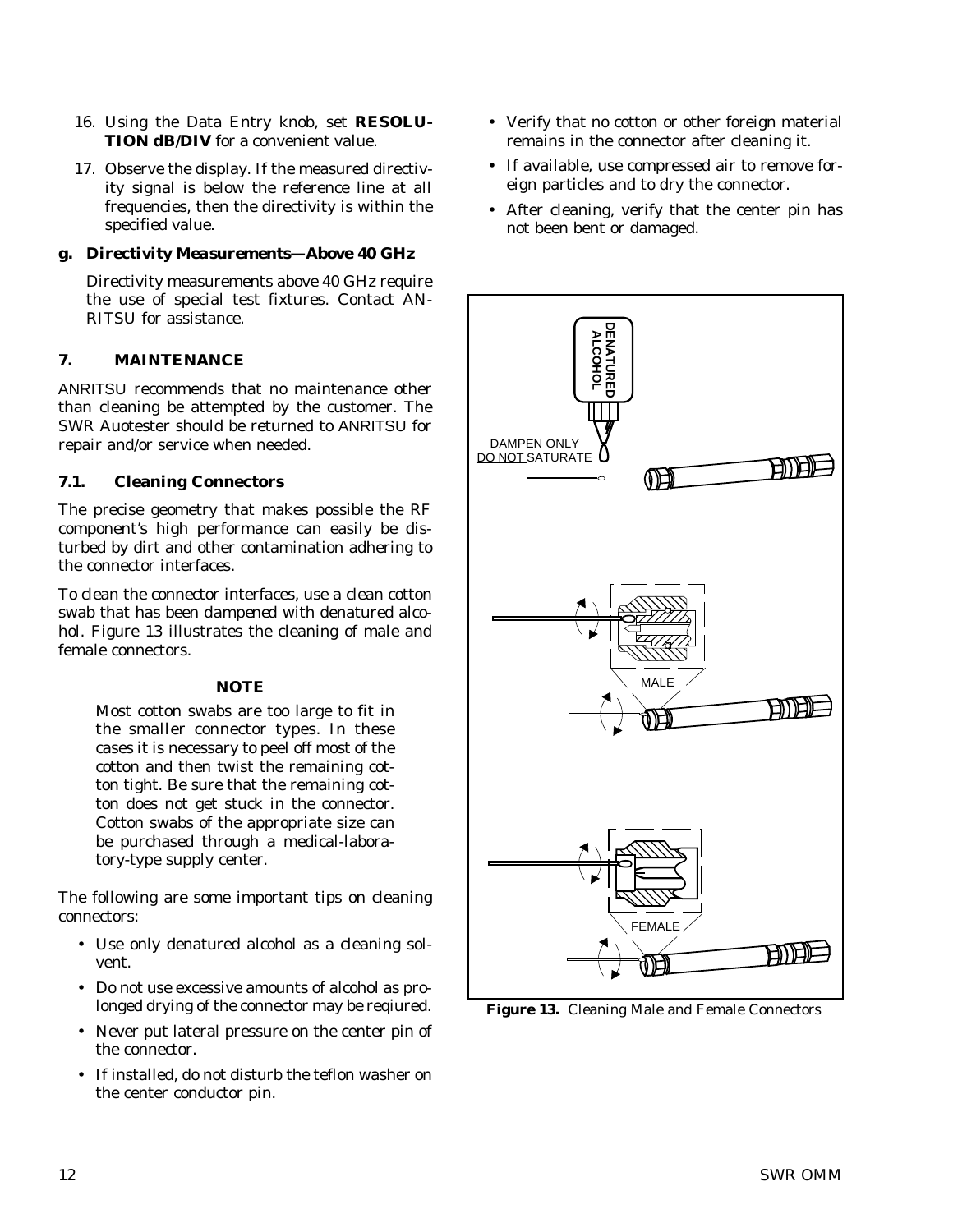WSMA connectors are optimized for connection to standard SMA connectors. Whenever two WSMA connectors are mated, a compensation washer should be inserted between the two connectors near the point of mating (to provide optimum mating depth for this connector combination). The only exceptions are: the WSMA Open/Short and the RF Output connectors of the 541XXA and other ANRITSU RF sources.

The washer is not necessary when testing devices with SMA connectors.

**Step 1** Separate a single WSMA connector compensation washer and trim away the interconnecting tabs.



**Step2** Insert the compensation washer into the opening of the WSMA connector, as shown



**Figure 14.** Example of Using a Compensation Washer with WSMA Connectors Prior to Measuring a Device with a WSMA Mating Connector.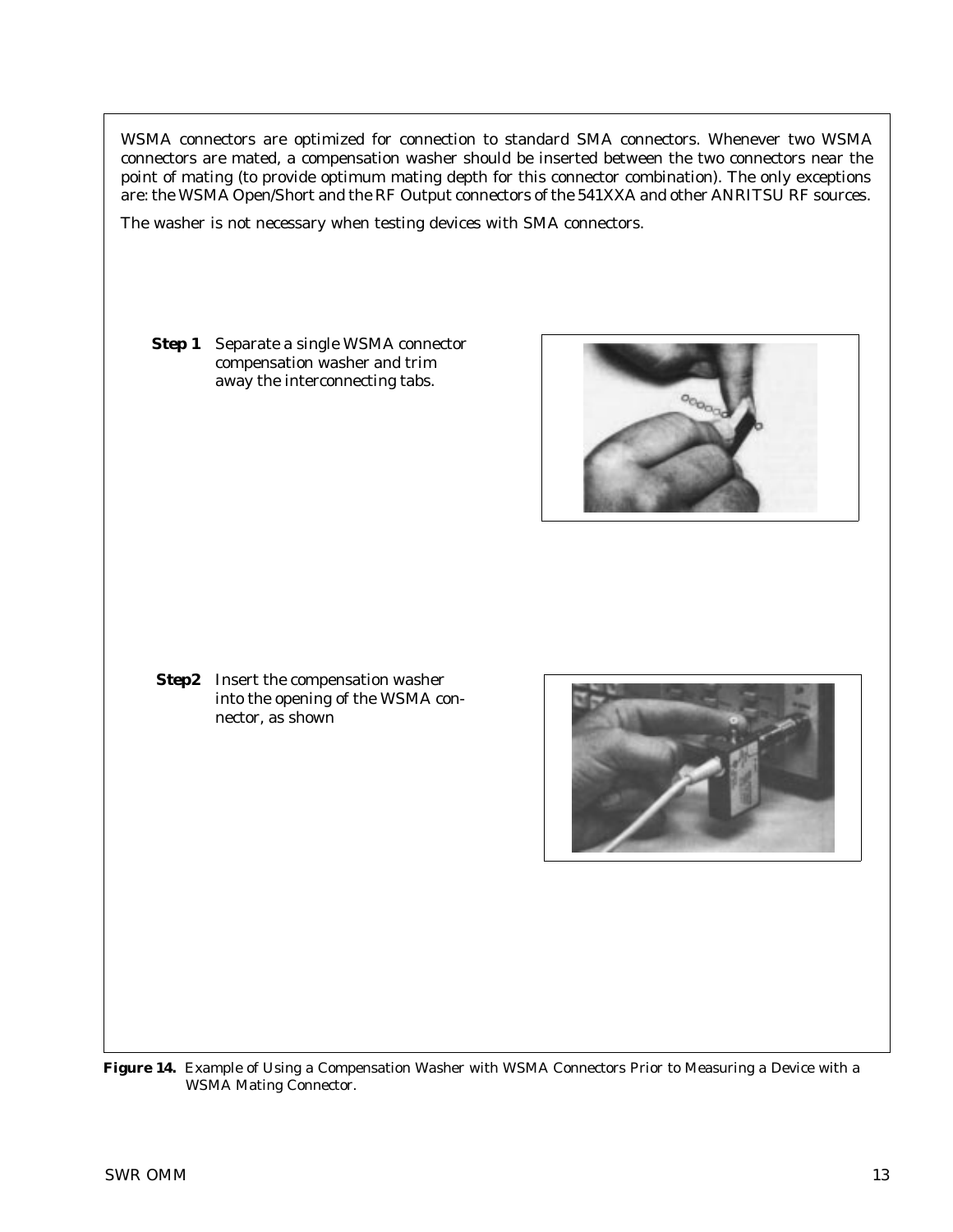|                                   | Conversion tables for Return Loss, Reflection Coefficient, and SWR with tabular values for interaction<br>of a small phasor X with a large phasor (unity reference) expressed in dB related to reference. |                                                |                            |                            |                                                |                                                             |                                                |
|-----------------------------------|-----------------------------------------------------------------------------------------------------------------------------------------------------------------------------------------------------------|------------------------------------------------|----------------------------|----------------------------|------------------------------------------------|-------------------------------------------------------------|------------------------------------------------|
|                                   |                                                                                                                                                                                                           |                                                |                            |                            |                                                | <b>Relative to Unity Reference</b>                          |                                                |
|                                   | <b>SWR</b>                                                                                                                                                                                                | <b>Reflection</b><br>Coefficient               | Return<br>Loss<br>(dB)     | X<br>dB Below<br>Reference | $REF + X$<br>dB                                | $REF-X$<br>dB                                               | $REF \pm X$<br>Peak to Peak<br>Ripple dB       |
|                                   | 17.3910                                                                                                                                                                                                   | 0.8913                                         | 1                          | 1                          | 5.5350                                         | $-19.2715$                                                  | 24.8065                                        |
|                                   | 8.7242                                                                                                                                                                                                    | 0.7943                                         | $\overline{\mathbf{c}}$    | 2                          | 5.0780                                         | $-13.7365$                                                  | 18.8145                                        |
|                                   | 5.8480                                                                                                                                                                                                    | 0.7079                                         | 3                          | 3                          | 4.6495                                         | $-10.6907$                                                  | 15.3402                                        |
|                                   | 4.4194                                                                                                                                                                                                    | 0.6310                                         | 4                          | 4                          | 4.2489                                         | $-8.6585$                                                   | 12.9073                                        |
|                                   | 3.5698                                                                                                                                                                                                    | 0.5623                                         | 5                          | 5                          | 3.8755                                         | $-7.1773$                                                   | 11.0528                                        |
|                                   | 3.0095                                                                                                                                                                                                    | 0.5012                                         | 6                          | 6                          | 3.5287                                         | $-6.0412$                                                   | 9.5699                                         |
|                                   | 2.6146                                                                                                                                                                                                    | 0.4467                                         | 7                          | 7                          | 3.2075                                         | $-5.1405$                                                   | 8.3480                                         |
|                                   | 2.3229                                                                                                                                                                                                    | 0.3981                                         | 8                          | 8                          | 2.9108                                         | $-4.4096$                                                   | 7.3204                                         |
|                                   | 2.0999                                                                                                                                                                                                    | 0.3548                                         | 9                          | 9                          | 2.6376                                         | $-3.8063$                                                   | 6.4439                                         |
|                                   | 1.9250                                                                                                                                                                                                    | 0.3162                                         | 10                         | 10                         | 2.3866                                         | $-3.3018$                                                   | 5.6884                                         |
| $(1 + X)$                         | 1.7849                                                                                                                                                                                                    | 0.2818                                         | 11                         | 11                         | 2.1567                                         | $-2.8756$                                                   | 5.0322                                         |
|                                   | 1.6709                                                                                                                                                                                                    | 0.2512                                         | 12                         | 12                         | 1.9465                                         | $-2.5126$                                                   | 4.4590                                         |
|                                   | 1.5769                                                                                                                                                                                                    | 0.2239                                         | 13                         | 13                         | 1.7547                                         | $-2.2013$                                                   | 3.9561                                         |
|                                   | 1.4985                                                                                                                                                                                                    | 0.1995                                         | 14                         | 14                         | 1.5802                                         | $-1.9331$                                                   | 3.5133                                         |
|                                   | 1.4326                                                                                                                                                                                                    | 0.1778                                         | 15                         | 15                         | 1.4216                                         | $-1.7007$                                                   | 3.1224                                         |
|                                   | 1.3767                                                                                                                                                                                                    | 0.1585                                         | 16                         | 16                         | 1.2778                                         | $-1.4988$                                                   | 2.7766                                         |
|                                   | 1.3290                                                                                                                                                                                                    | 0.1413                                         | 17                         | 17                         | 1.1476                                         | $-1.3227$                                                   | 2.4703                                         |
|                                   | 1.2880                                                                                                                                                                                                    | 0.1259                                         | 18                         | 18                         | 1.0299                                         | $-1.1687$                                                   | 2.1986                                         |
|                                   | 1.2528                                                                                                                                                                                                    | 0.1122                                         | 19                         | 19                         | 0.9237                                         | $-1.0337$                                                   | 1.9574                                         |
|                                   | 1.2222                                                                                                                                                                                                    | 0.1000                                         | 20                         | 20                         | 0.8279                                         | $-0.9151$                                                   | 1.7430                                         |
| (1 - X)<br>(REF)<br><b>PHASOR</b> | 1.1957<br>1.1726<br>1.1524<br>1.1347<br>1.1192                                                                                                                                                            | 0.0891<br>0.0794<br>0.0708<br>0.0631<br>0.0562 | 21<br>22<br>23<br>24<br>25 | 21<br>22<br>23<br>24<br>25 | 0.7416<br>0.6639<br>0.5941<br>0.5314<br>0.4752 | $-0.8108$<br>-0.7189<br>$-0.6378$<br>$-0.5661$<br>$-0.5027$ | 1.5524<br>1.3828<br>1.2319<br>1.0975<br>0.9779 |
| <b>INTERACTION</b><br>TERM002.DRW | 1.1055<br>1.0935<br>1.0829<br>1.0736<br>1.0653                                                                                                                                                            | 0.0501<br>0.0447<br>0.0398<br>0.0355<br>0.0316 | 26<br>27<br>28<br>29<br>30 | 26<br>27<br>28<br>29<br>30 | 0.4248<br>0.3796<br>0.3391<br>0.3028<br>0.2704 | $-0.4466$<br>$-0.3969$<br>-0.3529<br>$-0.3138$<br>$-0.2791$ | 0.8714<br>0.7765<br>0.6919<br>0.6166<br>0.5495 |
|                                   | 1.0580                                                                                                                                                                                                    | 0.0282                                         | 31                         | 31                         | 0.2414                                         | $-0.2483$                                                   | 0.4897                                         |
|                                   | 1.0515                                                                                                                                                                                                    | 0.0251                                         | 32                         | 32                         | 0.2155                                         | $-0.2210$                                                   | 0.4365                                         |
|                                   | 1.0458                                                                                                                                                                                                    | 0.0224                                         | 33                         | 33                         | 0.1923                                         | $-0.1967$                                                   | 0.3890                                         |
|                                   | 1.0407                                                                                                                                                                                                    | 0.0200                                         | 34                         | 34                         | 0.1716                                         | $-0.1751$                                                   | 0.3467                                         |
|                                   | 1.0362                                                                                                                                                                                                    | 0.0178                                         | 35                         | 35                         | 0.1531                                         | $-0.1558$                                                   | 0.3090                                         |
|                                   | 1.0322                                                                                                                                                                                                    | 0.0158                                         | 36                         | 36                         | 0.1366                                         | $-0.1388$                                                   | 0.2753                                         |
|                                   | 1.0287                                                                                                                                                                                                    | 0.0141                                         | 37                         | 37                         | 0.1218                                         | $-0.1236$                                                   | 0.2454                                         |
|                                   | 1.0255                                                                                                                                                                                                    | 0.0126                                         | 38                         | 38                         | 0.1087                                         | $-0.1100$                                                   | 0.2187                                         |
|                                   | 1.0227                                                                                                                                                                                                    | 0.0112                                         | 39                         | 39                         | 0.0969                                         | $-0.0980$                                                   | 0.1949                                         |
|                                   | 1.0202                                                                                                                                                                                                    | 0.0100                                         | 40                         | 40                         | 0.0864                                         | $-0.0873$                                                   | 0.1737                                         |
|                                   | 1.0180                                                                                                                                                                                                    | 0.0089                                         | 41                         | 41                         | 0.0771                                         | $-0.0778$                                                   | 0.1548                                         |
|                                   | 1.0160                                                                                                                                                                                                    | 0.0079                                         | 42                         | 42                         | 0.0687                                         | $-0.0693$                                                   | 0.1380                                         |
|                                   | 1.0143                                                                                                                                                                                                    | 0.0071                                         | 43                         | 43                         | 0.0613                                         | $-0.0617$                                                   | 0.1230                                         |
|                                   | 1.0127                                                                                                                                                                                                    | 0.0063                                         | 44                         | 44                         | 0.0546                                         | $-0.0550$                                                   | 0.1096                                         |
|                                   | 1.0113                                                                                                                                                                                                    | 0.0056                                         | 45                         | 45                         | 0.0487                                         | $-0.0490$                                                   | 0.0977                                         |
|                                   | 1.0101                                                                                                                                                                                                    | 0.0050                                         | 46                         | 46                         | 0.0434                                         | $-0.0436$                                                   | 0.0871                                         |
|                                   | 1.0090                                                                                                                                                                                                    | 0.0045                                         | 47                         | 47                         | 0.0387                                         | $-0.0389$                                                   | 0.0776                                         |
|                                   | 1.0080                                                                                                                                                                                                    | 0.0040                                         | 48                         | 48                         | 0.0345                                         | $-0.0346$                                                   | 0.0692                                         |
|                                   | 1.0071                                                                                                                                                                                                    | 0.0035                                         | 49                         | 49                         | 0.0308                                         | $-0.0309$                                                   | 0.0616                                         |
|                                   | 1.0063                                                                                                                                                                                                    | 0.0032                                         | 50                         | 50                         | 0.0274                                         | $-0.0275$                                                   | 0.0549                                         |
|                                   | 1.0057                                                                                                                                                                                                    | 0.0028                                         | 51                         | 51                         | 0.0244                                         | $-0.0245$                                                   | 0.0490                                         |
|                                   | 1.0050                                                                                                                                                                                                    | 0.0025                                         | 52                         | 52                         | 0.0218                                         | $-0.0218$                                                   | 0.0436                                         |
|                                   | 1.0045                                                                                                                                                                                                    | 0.0022                                         | 53                         | 53                         | 0.0194                                         | $-0.0195$                                                   | 0.0389                                         |
|                                   | 1.0040                                                                                                                                                                                                    | 0.0020                                         | 54                         | 54                         | 0.0173                                         | $-0.0173$                                                   | 0.0347                                         |
|                                   | 1.0036                                                                                                                                                                                                    | 0.0018                                         | 55                         | 55                         | 0.0154                                         | $-0.0155$                                                   | 0.0309                                         |
|                                   | 1.0032                                                                                                                                                                                                    | 0.0016                                         | 56                         | 56                         | 0.0138                                         | $-0.0138$                                                   | 0.0275                                         |
|                                   | 1.0028                                                                                                                                                                                                    | 0.0014                                         | 57                         | 57                         | 0.0123                                         | $-0.0123$                                                   | 0.0245                                         |
|                                   | 1.0025                                                                                                                                                                                                    | 0.0013                                         | 58                         | 58                         | 0.0109                                         | $-0.0109$                                                   | 0.0219                                         |
|                                   | 1.0022                                                                                                                                                                                                    | 0.0011                                         | 59                         | 59                         | 0.0097                                         | $-0.0098$                                                   | 0.0195                                         |
|                                   | 1.0020                                                                                                                                                                                                    | 0.0010                                         | 60                         | 60                         | 0.0087                                         | $-0.0087$                                                   | 0.0174                                         |

## **Table 6.** RF Measurement Chart